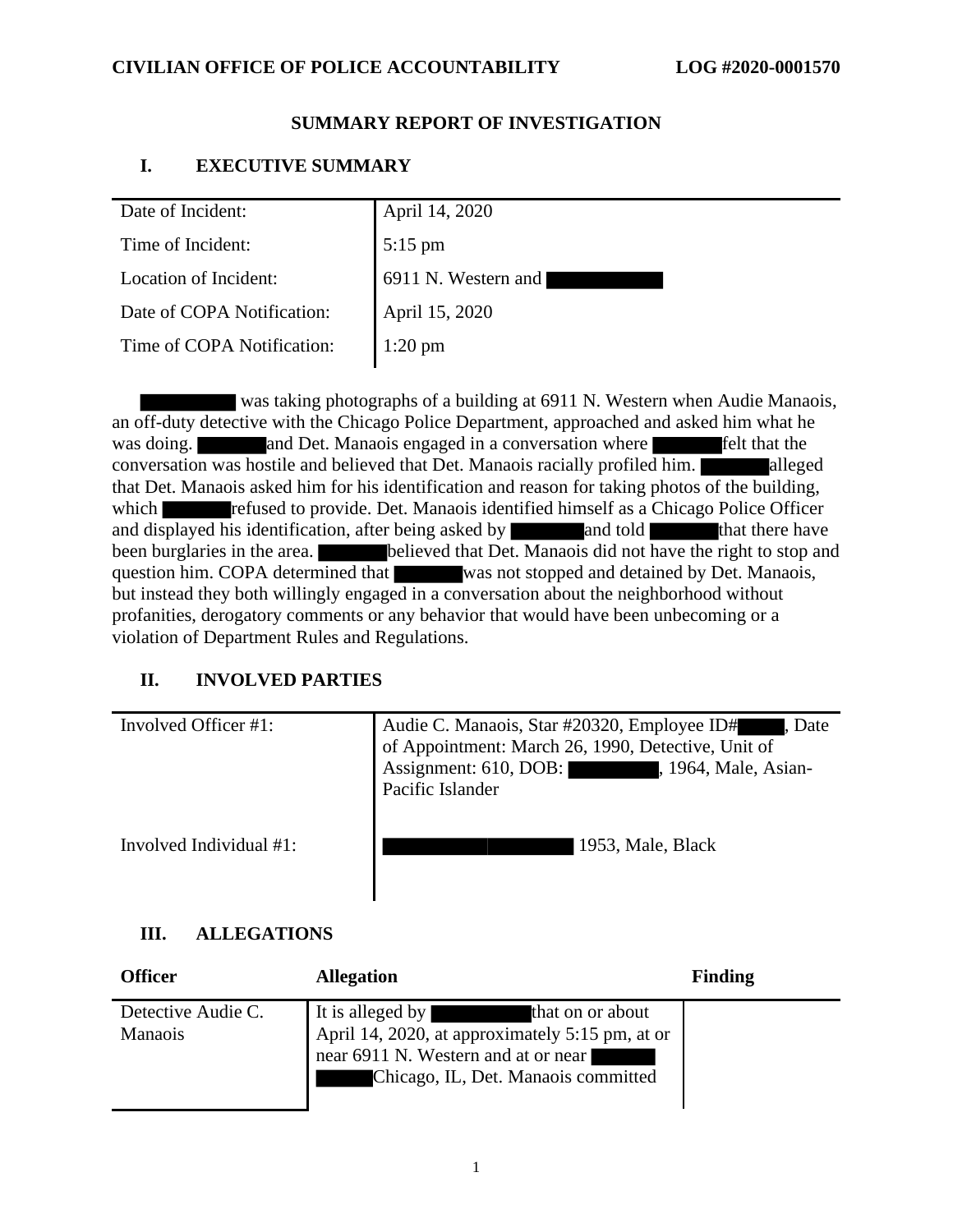| misconduct through the following acts or<br>omissions, by:                                                        |                      |
|-------------------------------------------------------------------------------------------------------------------|----------------------|
| 1. Racially profiling<br>without<br>justification, in violation of Rule 6                                         | <b>Not Sustained</b> |
| 2. Stopping and detaining<br>without<br>justification, in violation of Rule 6                                     | Unfounded            |
| 3.Questioning<br>without<br>justification, in violation of Rule 6 and                                             | Unfounded            |
| 4. Behaving in an unprofessional and / or<br>unbecoming manner during interaction with<br>in violation of Rule 2. | <b>Not Sustained</b> |

# **IV. APPLICABLE RULES AND LAWS**

Rules

1. Rule 2: Any action or conduct which impedes the Department's efforts to achieve its policy and goals or brings discredit upon the Department.

2. Rule 6: Disobedience of an order or directive, whether written or oral.

| <b>General Orders</b>                                                                                                              |
|------------------------------------------------------------------------------------------------------------------------------------|
| 1. G02–01 – Human Rights and Human Resources<br>2. G02–04 - Prohibition Regarding Racial Profiling and Other Biased Based Policing |
| <b>Federal Laws</b>                                                                                                                |
|                                                                                                                                    |

1. Fourth Amendment – U.S. Constitution

# **V. INVESTIGATION**

## **a. Interviews**

In an interview with  $\text{COPA}^1$  on April 16, 2020, stated the following. On April 14, 2020, at approximately 5:15 pm, he was on Western and Morse walking, when he saw apartments for rent in a new building at 6911 N. Western. walked around the building and took photographs of the sign and the building. At approximately (across the street), a couple was outside talking and looking at him, and he felt that they were scrutinizing him. **ignored them, continued taking photos of the building and then crossed over to the** 

 $^{1}$  Att. 1.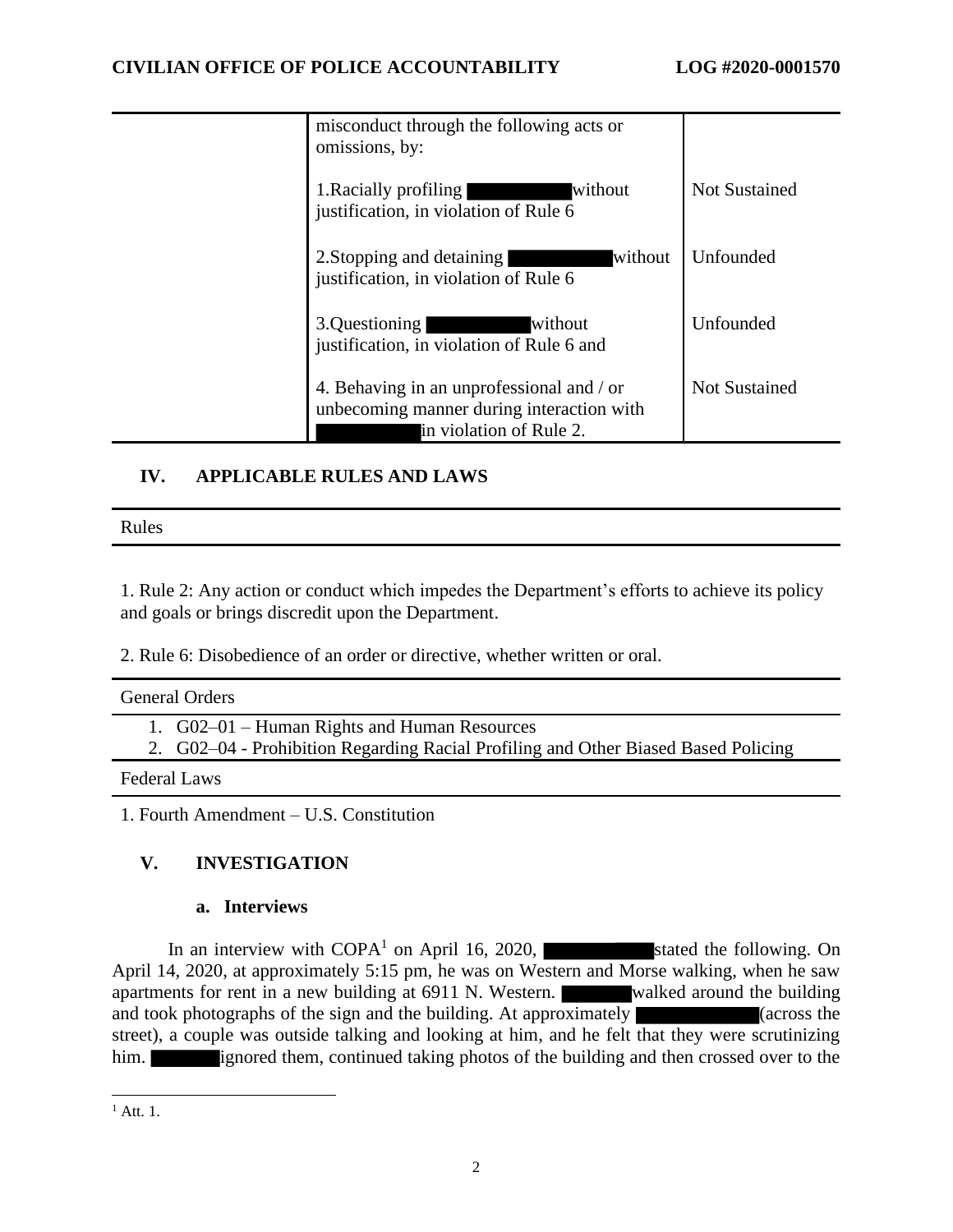#### **CIVILIAN OFFICE OF POLICE ACCOUNTABILITY LOG #2020-0001570**

median on Western Avenue north of Morse. Shortly thereafter, the male approached near him in a black Jeep vehicle, raised his phone and appeared to be taking photos of asked the male what he was doing in a demanding voice. The male moved his vehicle and parked on the corner of Western and Morse. Walked over to the car. From a safe distance, demanded again from the male what he was doing and who he was. The man demanded identification in a hostile tone, which declined to provide. **instead demanded the** male's identification, asked him if he was an officer. The male said yes, and simultaneously flashed what appeared to be an identification card. was not able to clearly see the identification card, but the male confirmed that he was a police officer.

stated that a heated dialogue proceeded between them, and he ask the male why he was taking his photo. The male responded that there had been a lot of burglaries in the area, to which asked the male what that had to do with him. engaged in a heated conversation with the male regarding the fact that he was taking a photograph of a building in a public street and demanded to know if he was being stopped because he was black.<sup>2</sup> The male then told him that his partner was African American, mentioned there had been burglaries in the neighborhood. Showed the male his extreme disappointment in his comment and told the male that he believed the male was racially profiling him since there were no reasons for the male to stop and question him about what he was doing. The told the male that there were alternatives to asking him what he was doing instead of racially profiling him or demanding his identification. The male tried to defend and justified himself when accused of racially profiling The male took out his cell phone, scrolled through some photos and told was deleting the photos he took. The male then left the scene and as he pulled away in his vehicle, took his cell phone out and took photos of the male's vehicle. **Show believes** that the male's conduct was unbecoming, that he illegally acted in a racial profiling manner, maintain a hostile demeanor and tone of voice without probable cause and finally unprofessional.

In a subsequent meeting with  $\blacksquare$  at COPA<sup>3</sup> on July 15, 2020, he related that during his conversation with the male now identified as Detective Manaois there were no derogatory comments or profanities during their conversation. However, felt that he was racially profiled during this interaction. believed Det. Manaois had no right to approach or question him as to why he was taking photos of a building. took photos of the officer's vehicle and his license plate, and provided them to COPA and the Chicago Police Department.

In his statement to COPA on August 10, 2020, **Detective Audie Manaois<sup>4</sup>** stated that on April 14, 2020, at approximately 5:15 pm, while off-duty, he was outside his residential building located at talking to his wife, when they saw taking photos of a building across from their residential building and then saw photos of their building. Det. Manaois left to run errands and entered his vehicle. Det. Manaois approached in his vehicle while was standing on the median located on Western Avenue and north of Morse, and asked **he was doing.** Failed to respond and instead asked Det. Manaois to pull over, which he did. Det. Manaois exited his vehicle, asked why he was taking photographs of the buildings, which he refused to respond.

 $2$  Att. 1, at 12:02 minutes of audio interview.

<sup>3</sup> Att. 27

<sup>4</sup> Att. 23.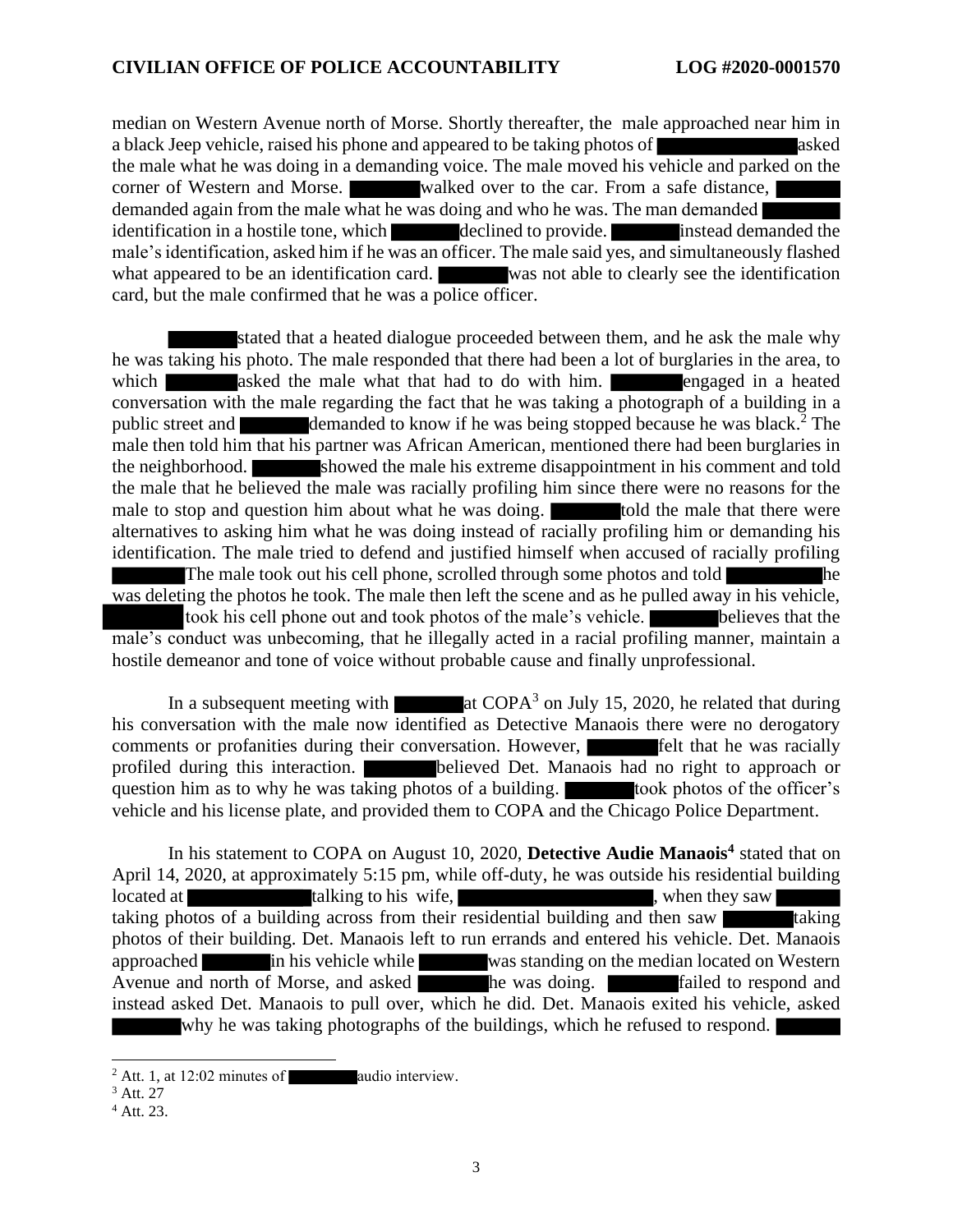asked Det. Manaois who he was, and the detective informed him that he resides at the building he was taking photos of. Det. Manaois further told that he and his neighbors were concerned about their security, at which time asked him to pull over. Det. Manaois pulled over at the corner of Western and Morse, exited his vehicle, introduced himself and again asked the reason for taking the photos. **At avoided answering his questions**, was evasive and never provided him with a response to his actions. then asked Det. Manaois if he was a cop, to which he confirmed he was, and believes that he even provided with his business card. Det. Manaois never learned the reason took the photos of the buildings since never answered his questions. Det. Manaois described that he and engaged in a nonhostile, pleasant conversation about the neighborhood and its diversity. Det. Manaois denied racially profiling stopping or detaining him without justification. Det. Manaois stated that he did questioned of his actions, because he was concern that a stranger was taking photos of the area and his residential building, especially since there had been burglaries, thefts and looting in the area.

Det. Manaois indicated that during their conversation, he and discussed diversity in the neighborhood, he told that he had worked with partners of various backgrounds and ethnicities, including African American. Det. Manaois further denied behaving in an unprofessional or unbecoming manner during his interaction with He described their conversation as pleasant, non-derogatory, or hostile. Det. Manaois could not recall taking any photos or videos of or deleting or showing his phone.

### **b. Digital Evidence**

**Photographs<sup>5</sup>** taken by on April 14, 2020, depict the building located at 6911 N. Western with a sign of homes "For Rent," photos of street signs of Western and Morse Avenues, and the license plate of Detective Manaois' black Jeep vehicle.

A **Security video<sup>6</sup>** from **provided** by Det. Manaois of his residential building for April 14, 2020, captured Det. Manaois walking to the front of his building to meet with his wife. A few seconds later, a male figure, which Det. Manaois identified as passed in front of the building, stopped and appears to be taking photographs of the building across the street. The security video provided by Det. Manaois did not captured any activity between Det. Manaois and or the actions by

**Screenshots<sup>7</sup>** provided by Detective Manaois of the security video captured taking photos of a building across from

#### **c. Documentary Evidence**

The **Case** and **Supplementary Reports 8** (JD 209173) documented that was out walking in his neighborhood when he stopped to take photos of a sign on a new building. While

 $<sup>5</sup>$  Atts. 2, 3.</sup>

 $6$  Att. 23.

<sup>7</sup> Att. 24.

<sup>8</sup> Atts. 4, 12.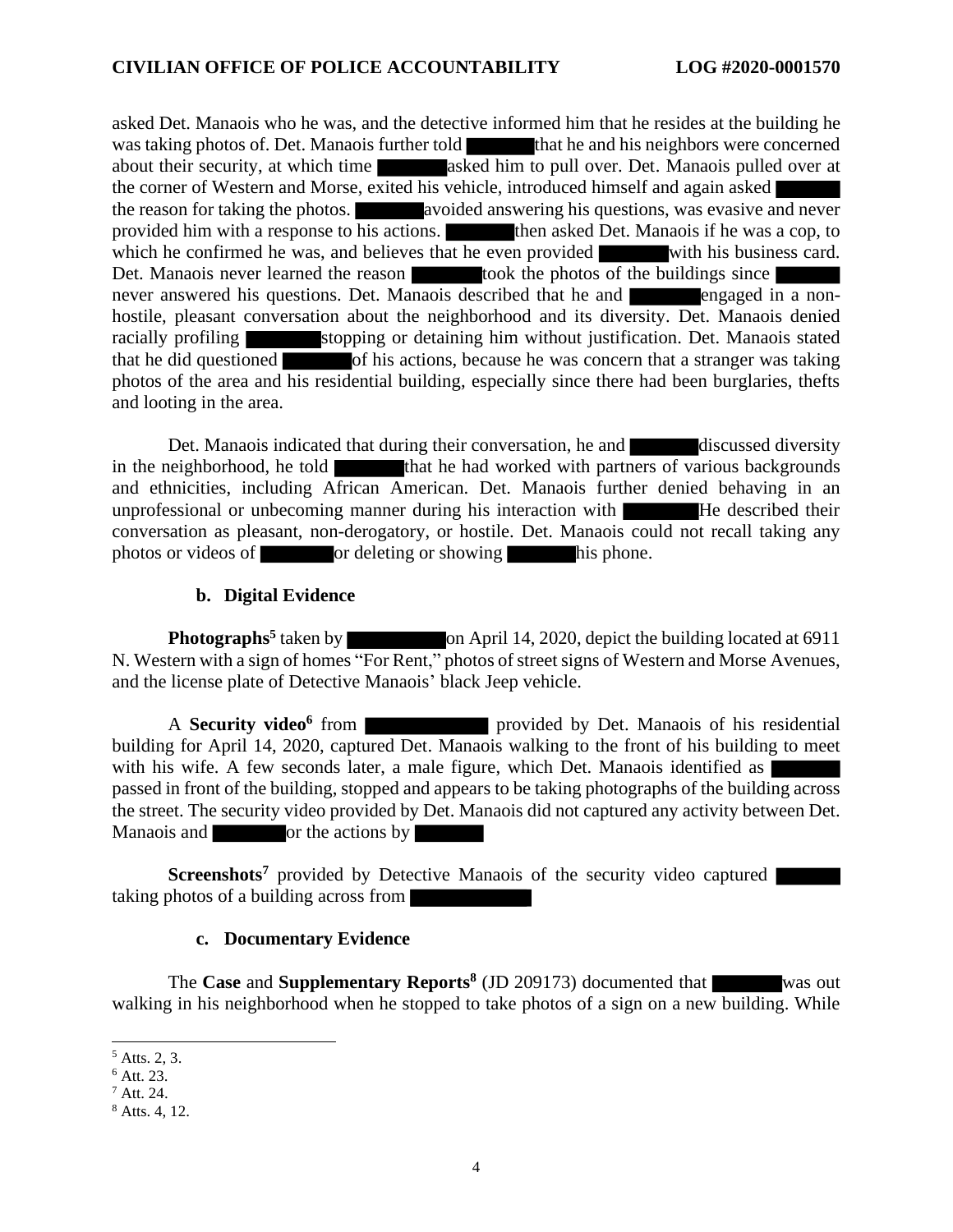taking the photos, a black jeep coming from stopped immediately next to him, took a cellular phone out and took a photo of him. approached the vehicle, asked the male Asian driver why he was taking a photo of him. The male identified himself as a police officer and replied that he took the photo because there were reports of burglaries in the area. who is African American, felt that the male was racially profiling him and that he  $($  felt he had every right to take a photo on the public way. The male Asian flashed an identification which appeared to have a photo of him, as he apologized to and deleted the photos that he had taken. However, was not sure if the photos were in fact deleted. The male Asian sped off and took a few photos of the vehicle.

## **VI. LEGAL STANDARD**

For each Allegation COPA must make one of the following findings:

- 1. Sustained where it is determined the allegation is supported by a preponderance of the evidence;
- 2. Not Sustained where it is determined there is insufficient evidence to prove the allegations by a preponderance of the evidence;
- 3. Unfounded where it is determined by clear and convincing evidence that an allegation is false or not factual; or
- 4. Exonerated where it is determined by clear and convincing evidence that the conduct described in the allegation occurred, but it is lawful and proper.

A **preponderance of evidence** can be described as evidence indicating that it is **more likely than not** that the conduct occurred and violated Department policy. *See Avery v. State Farm Mutual Automobile Insurance Co.*, 216 Ill. 2d 100, 191 (2005), (a proposition is proved by a preponderance of the evidence when it has found to be more probably true than not). If the evidence gathered in an investigation establishes that it is more likely that the misconduct occurred, even if by a narrow margin, then the preponderance of the evidence standard is met.

**Clear and convincing evidence** is a higher standard than a preponderance of the evidence but lower than the "beyond-a-reasonable doubt" standard required to convict a person of a criminal offense. See *e.g.*, *People v. Coan*, 2016 IL App (2d) 151036 (2016). Clear and Convincing can be defined as a "degree of proof, which, considering all the evidence in the case, produces the firm and abiding belief that it is highly probable that the proposition . . . is true." *Id*. at ¶ 28.

# **VII. ANALYSIS**

COPA finds Allegation #1 against Detective Manaois is NOT SUSTAINED. There is insufficient evidence, facts or witnesses to prove or refute that Detective Manaois racially profiled during this incident. In his interview, Detective Manaois explained that he asked why he was taking photos of not only the building across the street from his building, but also his residential building. However, never answered or provided an explanation for his actions. stated in his interview that he believed that he was racially profile because there was no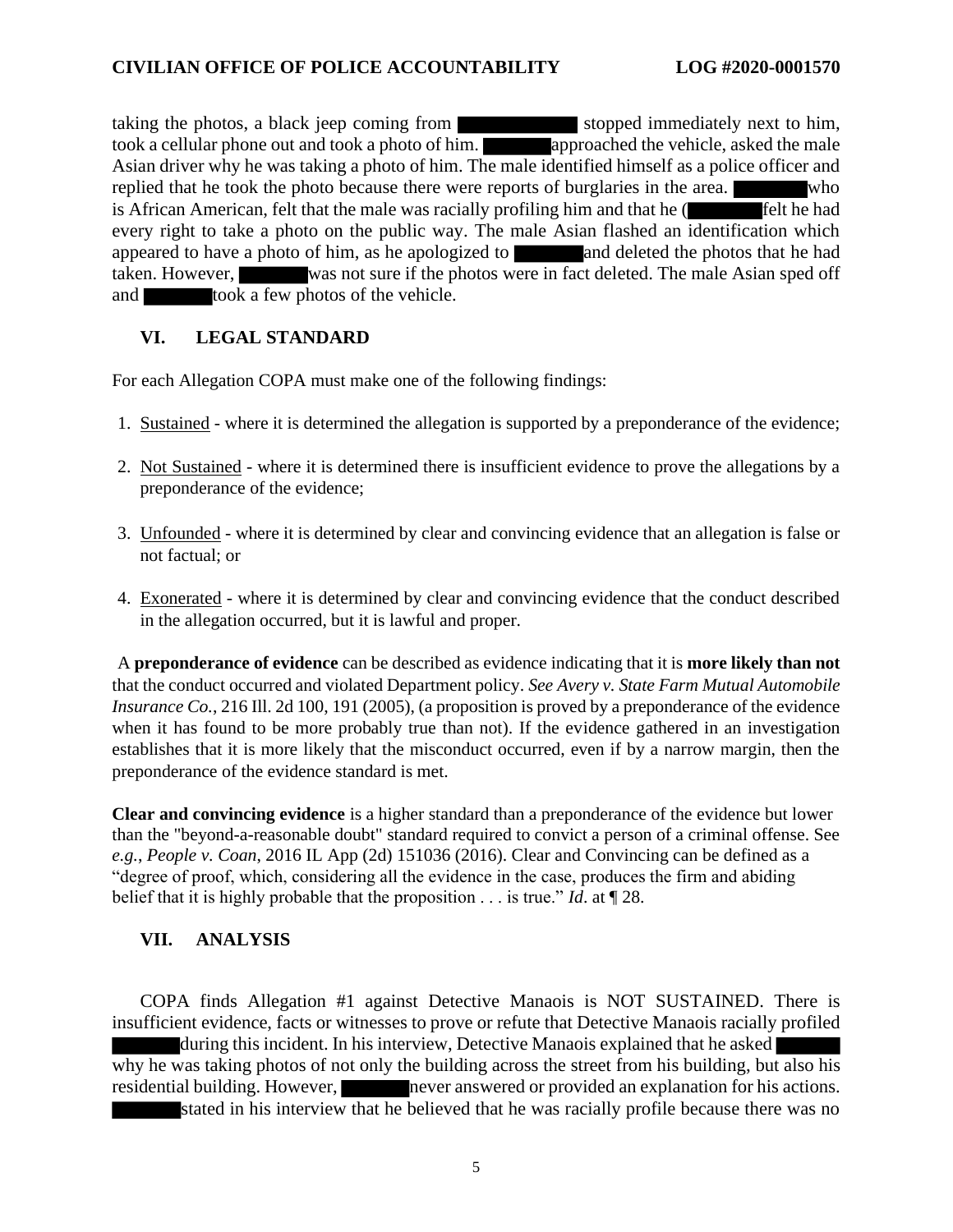other reason for Detective Manaois to stop and question him about his actions. However, also noted that Detective Manois told him at the time about burglaries occurring in the area. never provided any specifics as to why he believed that he was racially profiled other than because he is an African American male. Detective Manaois denied that he racially profiled because whether it was or another individual, he still would have asked the person why they were taking photos of the two buildings. Detective Manaois denied using any type of racial comments and stated that none were used by Detective Manaois. Detective Manaois further related that he and his neighbors are vigilant of their building and community due to burglaries in the area, which prompted the owner of his own building to add a security system to the building and a watch community club. Detective Manaois further concluded that was evasive and refused to answer or explain why he was taking photos of the buildings which made it suspicious and concerning. **personal feelings of being profiled cannot be** discounted. However, there is no evidence (direct or circumstantial) to indicate that this encounter was motivated for race-related reasons. Given all of this, COPA is unable to conclude that Detective Manois acted in a racially biased manner.

COPA finds Allegations #2 and #3 against Detective Manaois are EXONERATED. The Fourth Amendment of the United States Constitution and Article I, Section 6 of the Illinois Constitution of 1970, guarantee the right of individuals to be free from unreasonable searches and seizures. U.S. Const., amend. IV; Ill. Const. 1970, art. I, § 6. Police-citizen encounters are categorized into three tiers: (1) an arrest of a citizen, which must be supported by probable cause; (2) a temporary investigative seizure conducted pursuant to *Terry v. Ohio*, 392 U.S. 1 (1968) and 725 ILCS 5/107- 14, which must be supported by a reasonable, articulable suspicion of criminal activity; and (3) a consensual encounter, which does not implicate any constitutional interests. *People v. McDonough*, 239 Ill. 2d 260, 268 (2010).

A person is seized when a police officer "by means of physical force or show of authority, terminates or restrains [a person's] freedom of movement through means intentionally applied." *Brendlin v. California*, 551 U.S. 249, 254 (2007) (citations, emphasis, and internal quotation marks deleted); See *People v. Almond*, 2015 IL 113817, ¶ 57. A person is not seized unless they yield to to an assertion of authority or physical force is used to stop them. *Cal. v. Hodari D.*, 499 U.S. 621 (1991) (holding that a person who flees "upon a show of authority" is not seized).

alleged that Detective Manaois stopped, detained and questioned him without Detective Manaois denied stopping or detaining justification. Detective Manaois denied stopping or detaining after Detective Manois briefly asked what he was doing. While did at times use the word "stop" (or a form of it) in describing what he believed Detective Manois did to him, the actions **articulated were actually that of a consensual encounter, which does not invoke** any 4<sup>th</sup> Amendment protections. The evidence demonstrates that was not detained or improperly questioned by Detective Manaois, but rather was engaged in a consensual encounter. Detective Manaois admitted that he approached and asked him why he was taking photos of the buildings, and pulled over upon request. They spoke about the neighborhood for a few minutes, even though never provided Detective Manaois with an answer as to why he was taking the photos of the buildings. Detective Manaois never displayed his firearm, did not take a hold of physically or threaten to do so, did not prevent from walking away or block his path, or threaten any law enforcement action. Detective Manaois stated that the conversation with was pleasant, without profanities or derogatory comments and they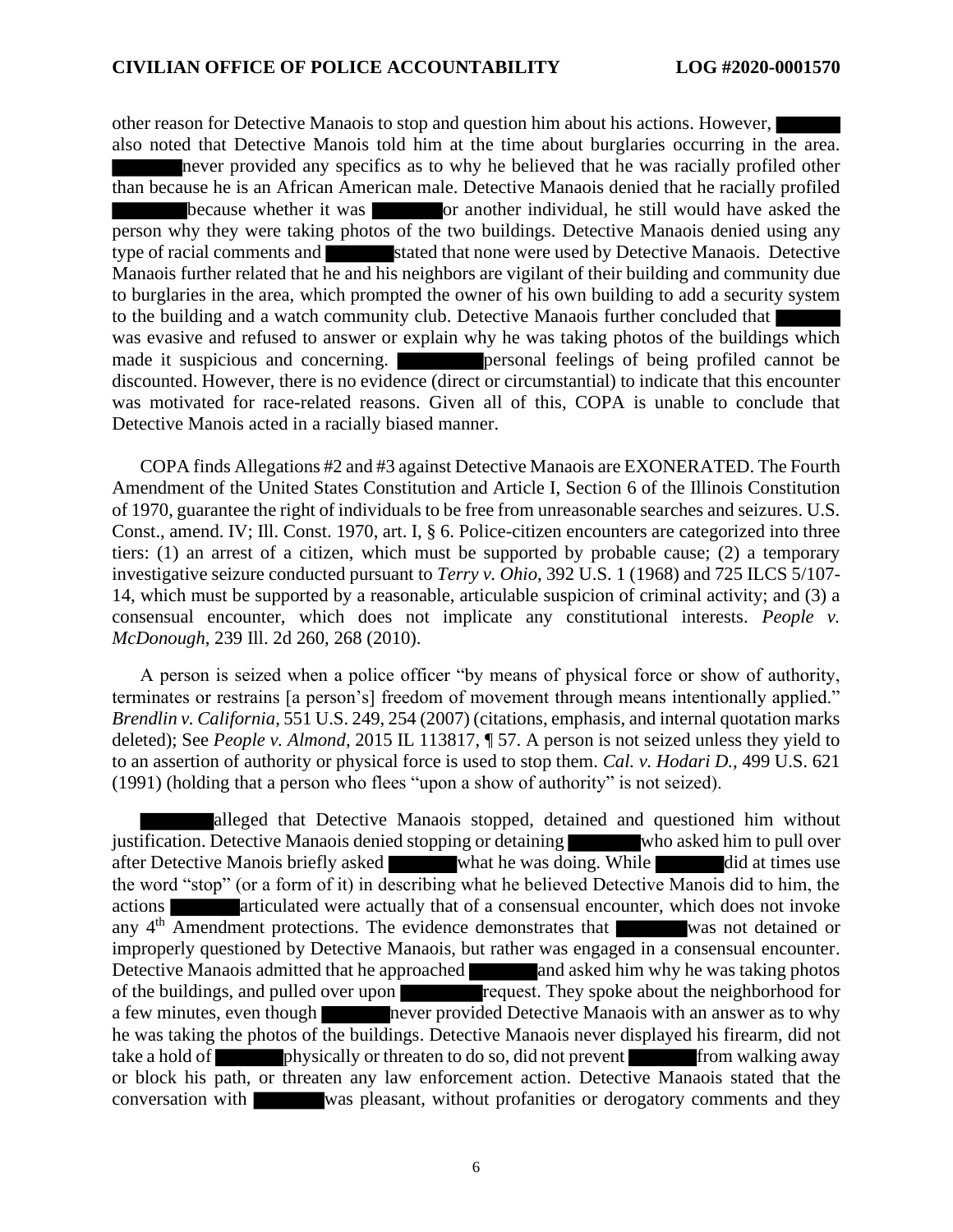parted without hostility After reviewing the statements of both parties and the evidence, COPA finds that Detective Manaois did not stop, detain or question and finds that their encounter was consensual. A reasonable person in situation would have felt free to leave, and gave no indication of feeling otherwise. In fact, describes freedom of movement and no compulsion to answer any questions. He did not attempt to stop the encounter or walk away, and instead questioned and approached Detective Manaois. Detective Manaois denied the allegations against him and further confirmed that when he approached and questioned regarding the reasons for taking photos of his building and a building in the area, was because of his concern for the safety of the residents of his building since a nurse and other essential workers like himself reside in that building. Detective Manaois concluded that due to the concern of their safety, the owner of the building added a security system to the building.<sup>9</sup>

COPA finds Allegation #4 against Detective Manaois is NOT SUSTAINED. There is insufficient evidence, witnesses or facts to prove or disprove that Detective Manaois behaved in an unprofessional or unbecoming manner during his interaction with Detective Manaois denied the allegation, and related that he and had a pleasant conversation without hostility. However, believes that Detective Manaois had no right to approach or question his actions. Although and Detective Manaois engaged in a conversation, did not make any attempts to leave, stop the conversation or their encounter. Therefore, due to the lack of evidence and witnesses, COPA finds the allegation is Not Sustained.

## **VIII. CONCLUSION**

Based on the analysis set forth above, COPA makes the following findings:

| <b>Officer</b>                       | <b>Allegation</b>                                                                                                                                                                                                                   | <b>Finding</b>       |
|--------------------------------------|-------------------------------------------------------------------------------------------------------------------------------------------------------------------------------------------------------------------------------------|----------------------|
| Detective Audie C.<br><b>Manaois</b> | It is alleged by<br>that on or about<br>April 14, 2020, at approximately 5:15 pm, at or<br>near 6911 N. Western and at or near<br>Chicago, IL, Det. Manaois committed<br>misconduct through the following acts or<br>omissions, by: |                      |
|                                      | 1. Racially profiling<br>without<br>justification, in violation of Rule 6                                                                                                                                                           | <b>Not Sustained</b> |
|                                      | without<br>2. Stopping and detaining<br>justification, in violation of Rule 6                                                                                                                                                       | Unfounded            |
|                                      | 3.Questioning<br>without<br>justification, in violation of Rule 6 and                                                                                                                                                               | Unfounded            |

<sup>9</sup> Based on the above analysis, the duty-status of Detective Manois at the time this incident occurred is of no consequence here. However, the evidence does show that he did not identify himself as an officer at the time he initially engaged with It was only after asked him if he was an officer did Detective Manois do so.